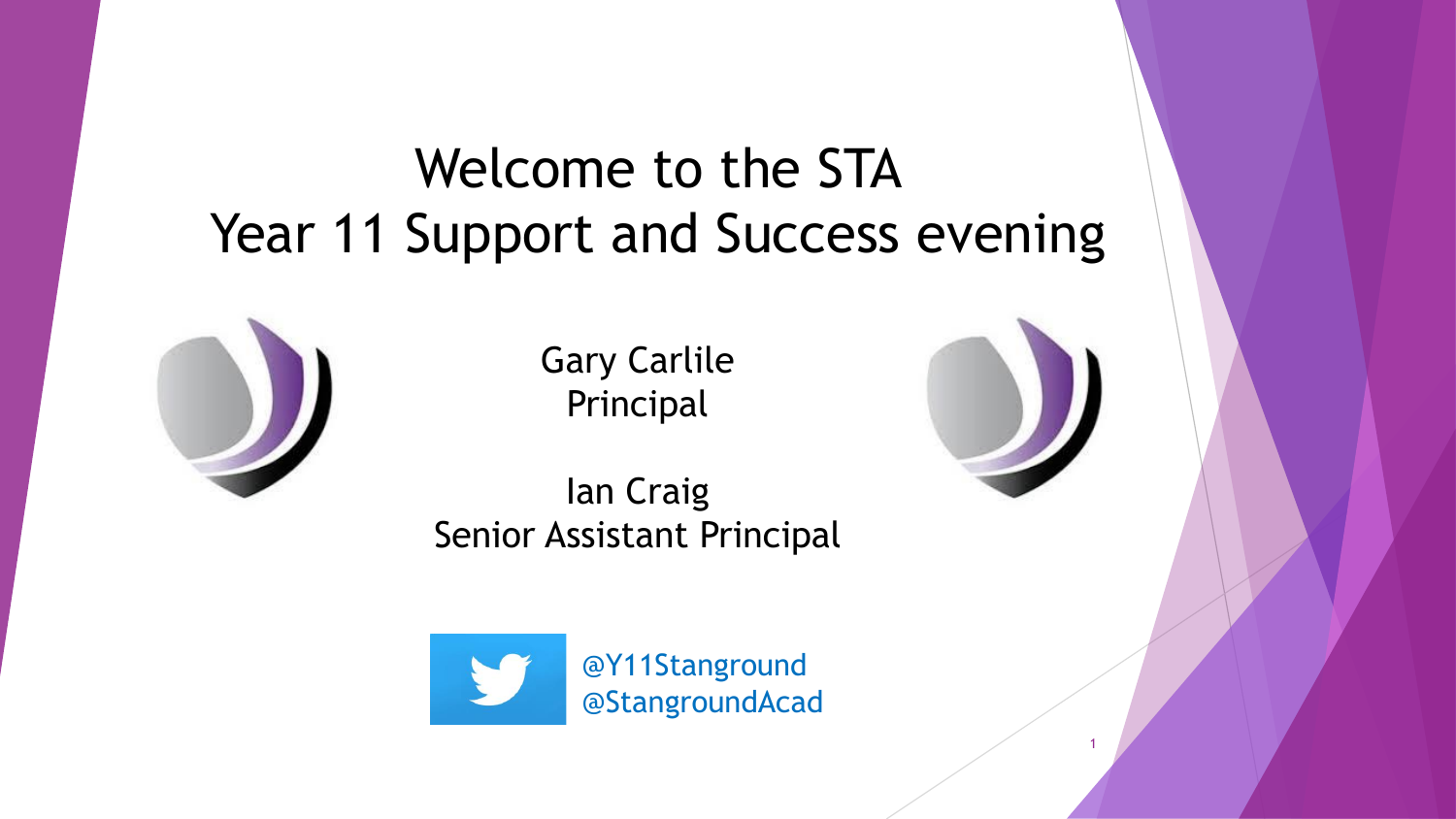### Aims

- Explore **latest Ofqual information** regarding the summer exams
- To provide an **overview of the year** ahead
- Details of how **we will be supporting** your child to be successful
- To identify **how you can support** your child during the next 10 months
- To provide an **opportunity for you to talk** with our Curriculum leads
- For you to **feel informed and confident** in our dedication to make this year group the most successful one

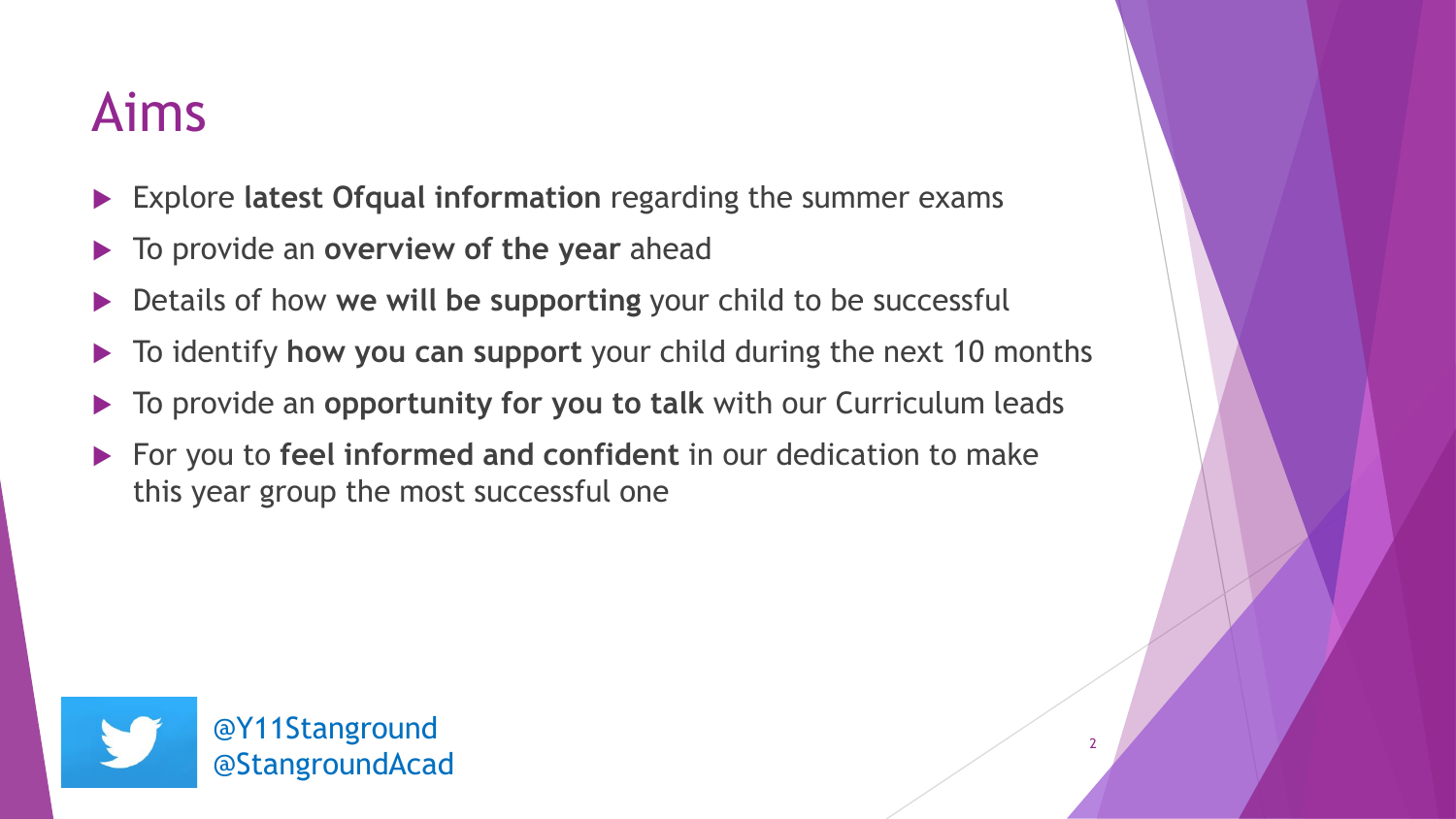#### Latest news

- GCSE examinations will be going ahead next summer
- Some 'adaptations'
	- ▶ Choice of topics in some GCSE exams like English literature and history
	- Advance information on the focus of exams to focus students' revision in subjects, where there is not a choice of topics
	- $\blacktriangleright$  Support materials like formulae sheets in maths
- $\triangleright$  Schools should retain evidence of academic performance

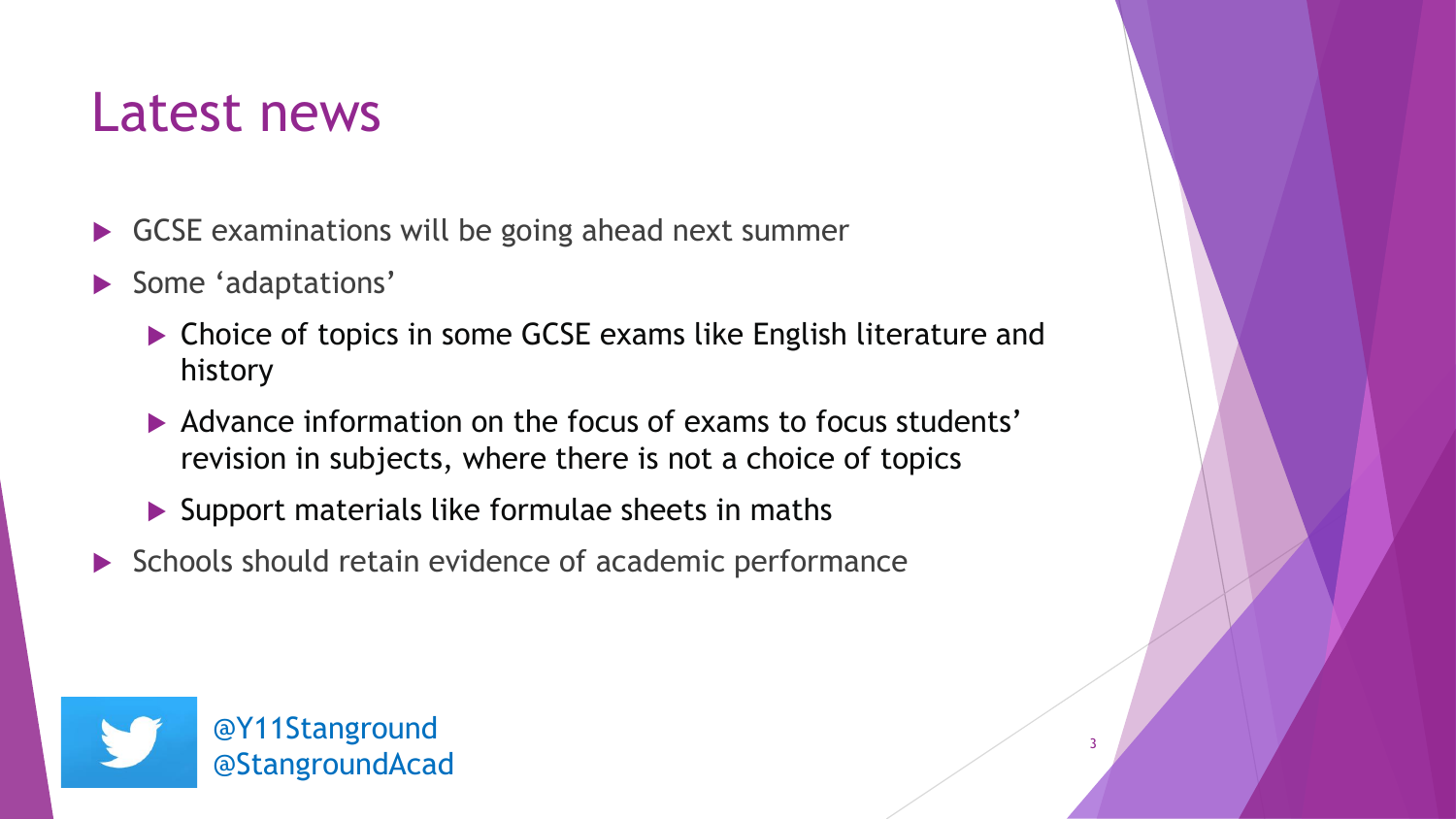## Keep Up not Catch Up

- Arguably the most important phase in a pupil's educational life
- ▶ We have responded to the school closures
	- ▶ Close relationship with exam boards
	- $\blacktriangleright$  Review of curriculum plans
	- Granular approach to every single student
- $\blacktriangleright$  Pace and pressure are high complacency is an issue
- Students need to work hard in all lessons
- Students need to feel challenged
- **Independent study is vital**: nobody failed because of too much work!

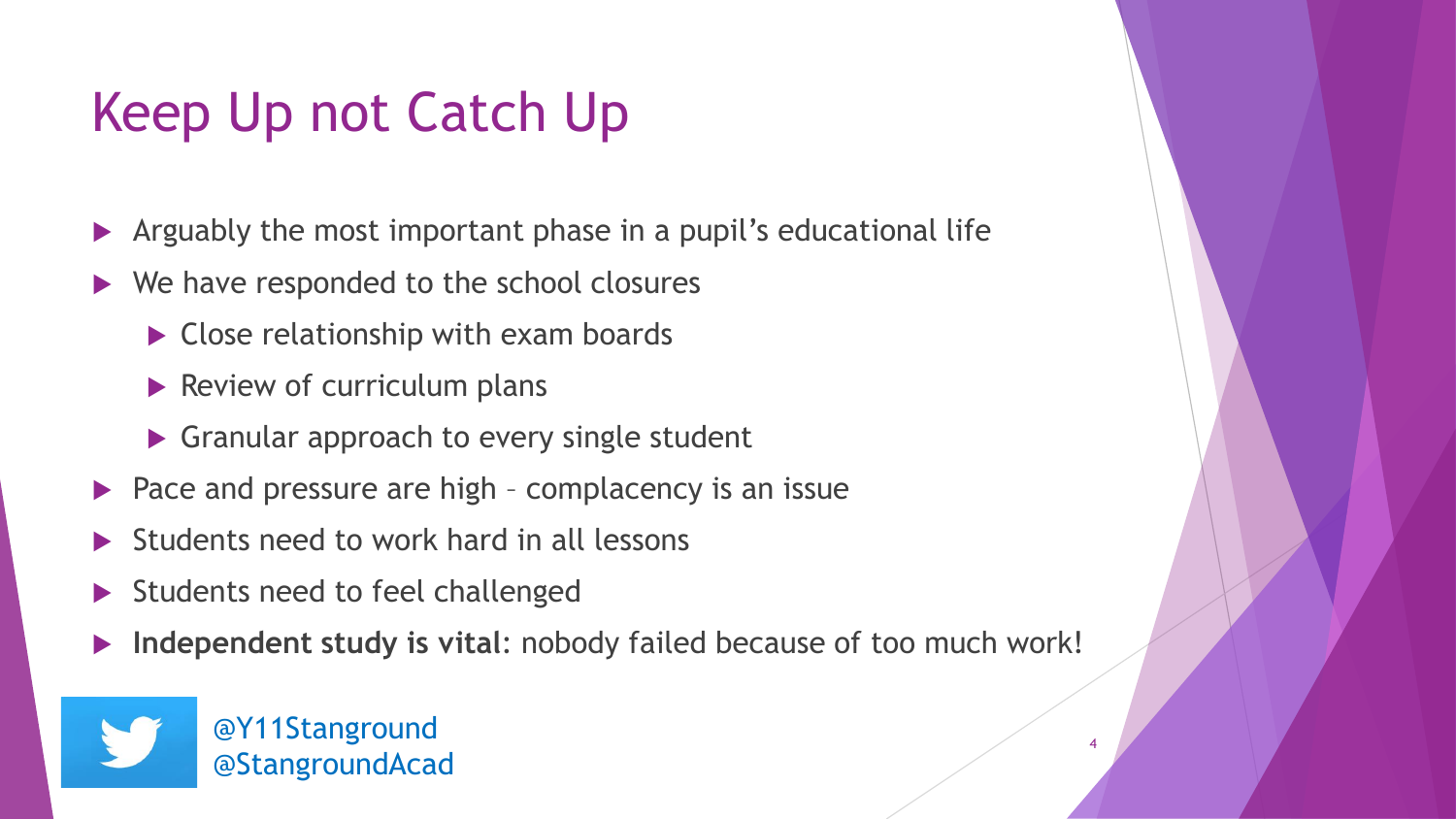#### Key dates / events

- **Pre Public exam (PPE1):** Week beginning Monday 1<sup>st</sup> November for two weeks
- **Parents' Evening: Thursday 9th December**

(Progress Check 1 issued)

- **Pre Public Exams (PPE2):** Week beginning 21<sup>st</sup> February for 2 weeks.
- ▶ Support & Success evening 2: Thursday 31<sup>st</sup> March (Progress Check 2) issued)
- GCSE examinations: 16<sup>th</sup> May 28th June
- GCSE results day: Thursday 25<sup>th</sup> June

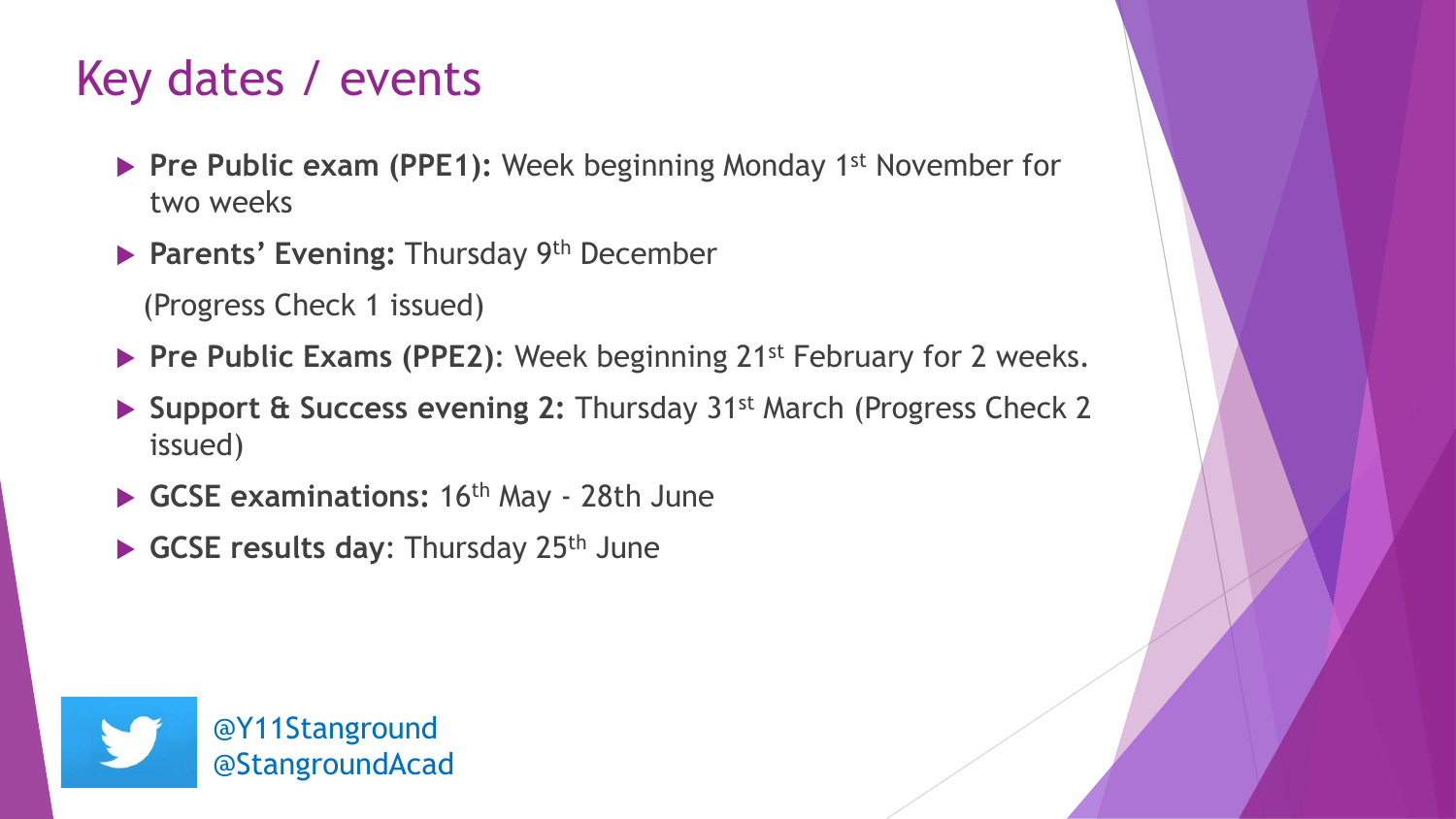#### **JCQ Rules**



**NO communicating in the exam hall NO leniency for absence**

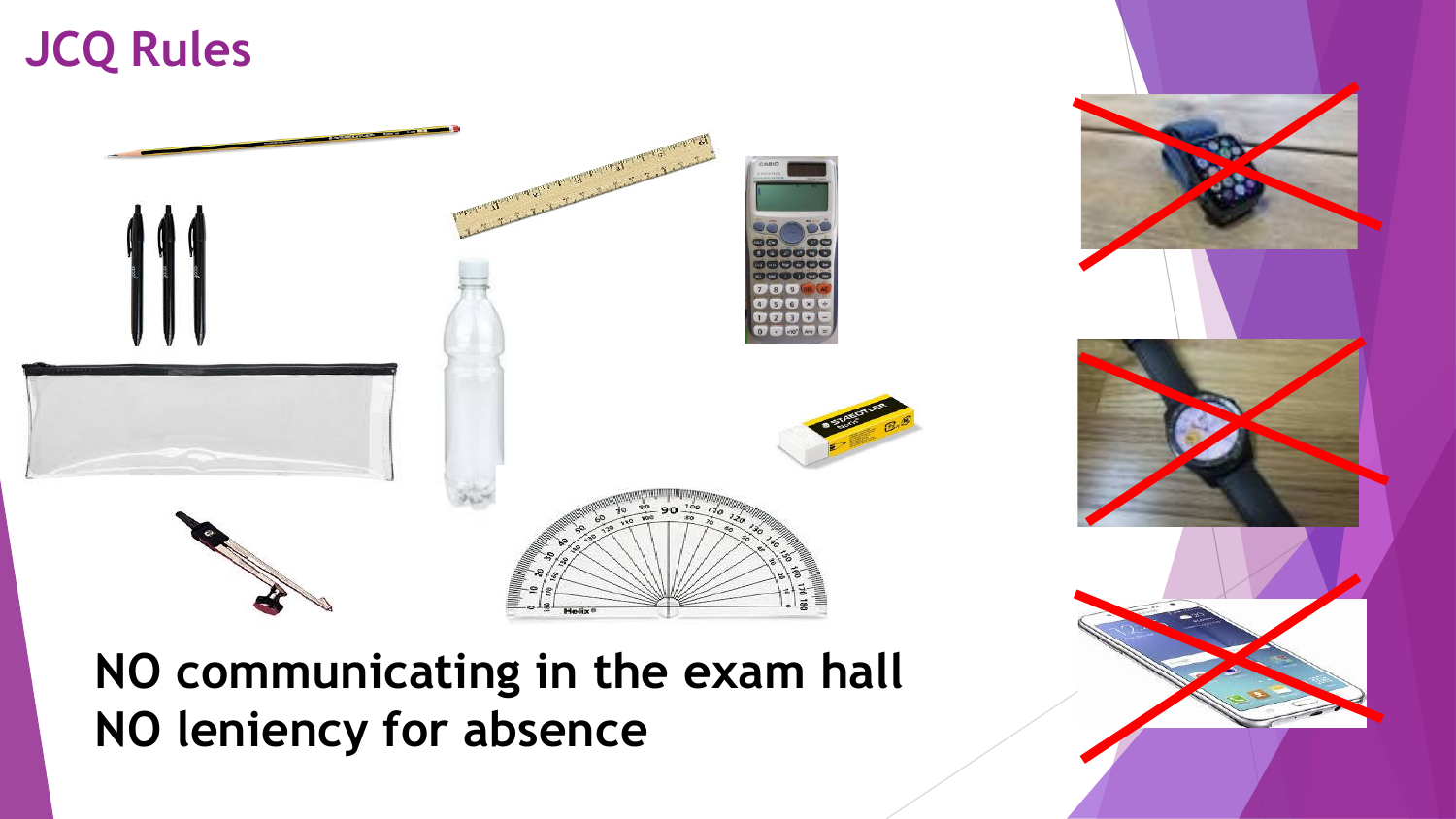



Preparation for Exams

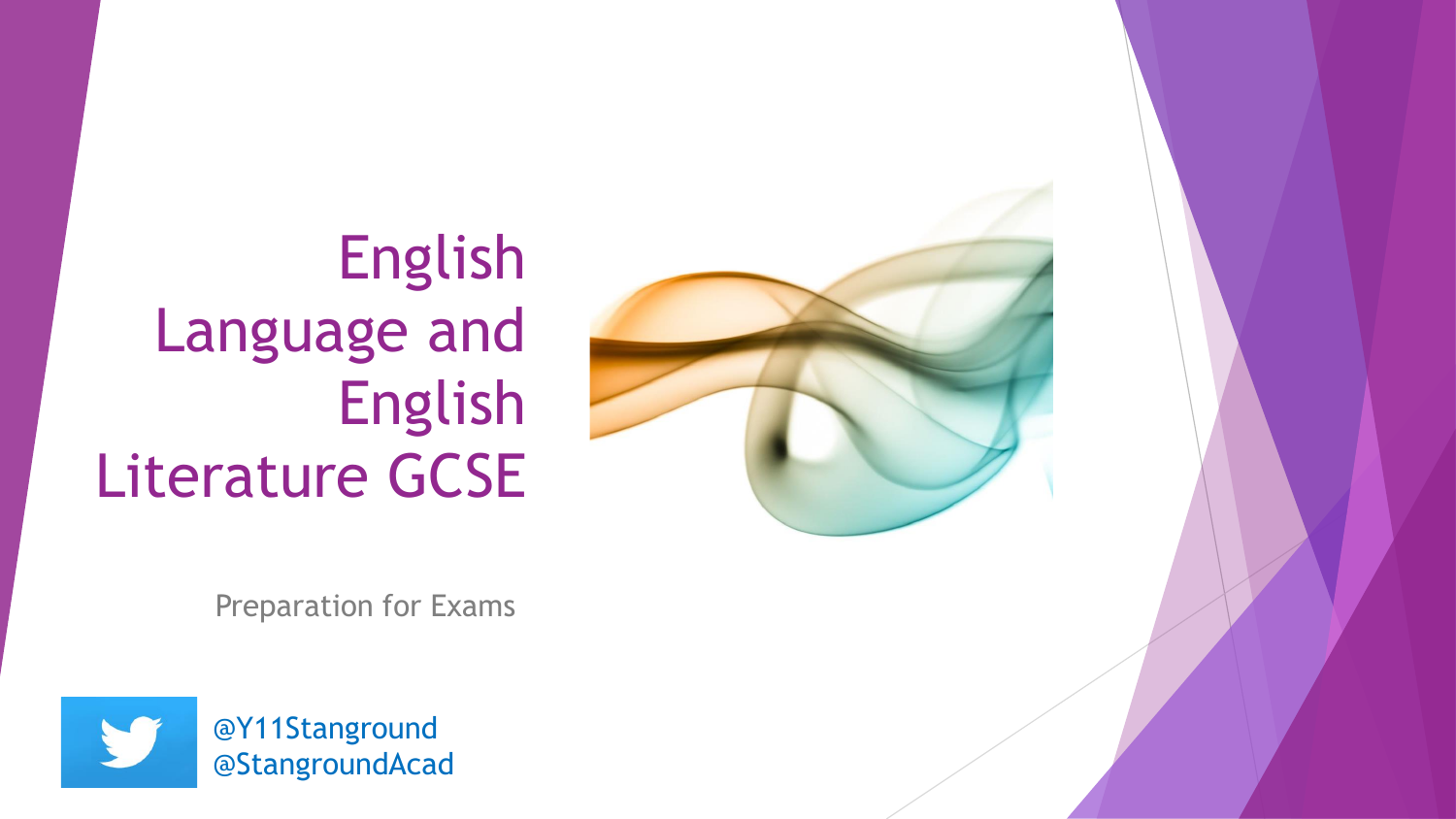#### The Exams - Language

- **Language Paper 1 - 1 hr 45 mins**
- A. Unseen prose text 4 questions (40 marks)
- B. Describe or creative writing (40 Marks)
- **Language Paper 2 – 1hr 45 mins**
- A. 2 unseen non-fiction texts to compare 4 questions (40 marks)
- B. Write a report, letter, speech, article. (40 marks)

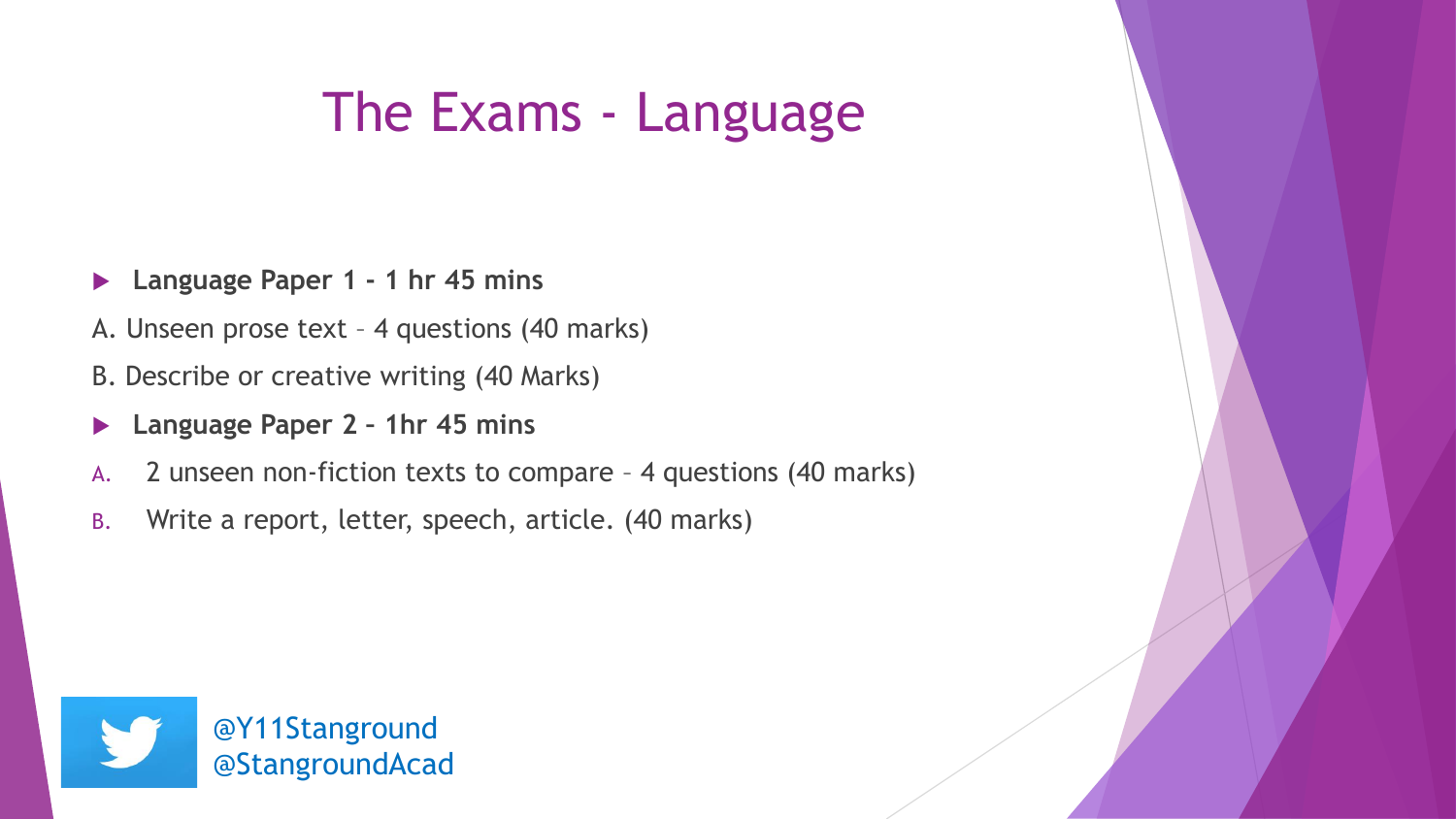#### The Exams - Literature

There has been a change to these exams because of the number of weeks pupils were impacted by lockdowns etc…

One texts has been removed – the poetry anthology has been removed from the exam.

**Literature Paper 1**

*An Inspector Calls* – choose one question from a choice of 2 – 30 marks

*A Christmas Carol* – one question with an extract - 30 marks

**Literature Paper 2**

*Macbeth* – one question with an extract (30 marks)

*Unseen poetry* – one essay on a single poem (24 marks)

One shorter comparison on the same poem with a second poem (8 marks)

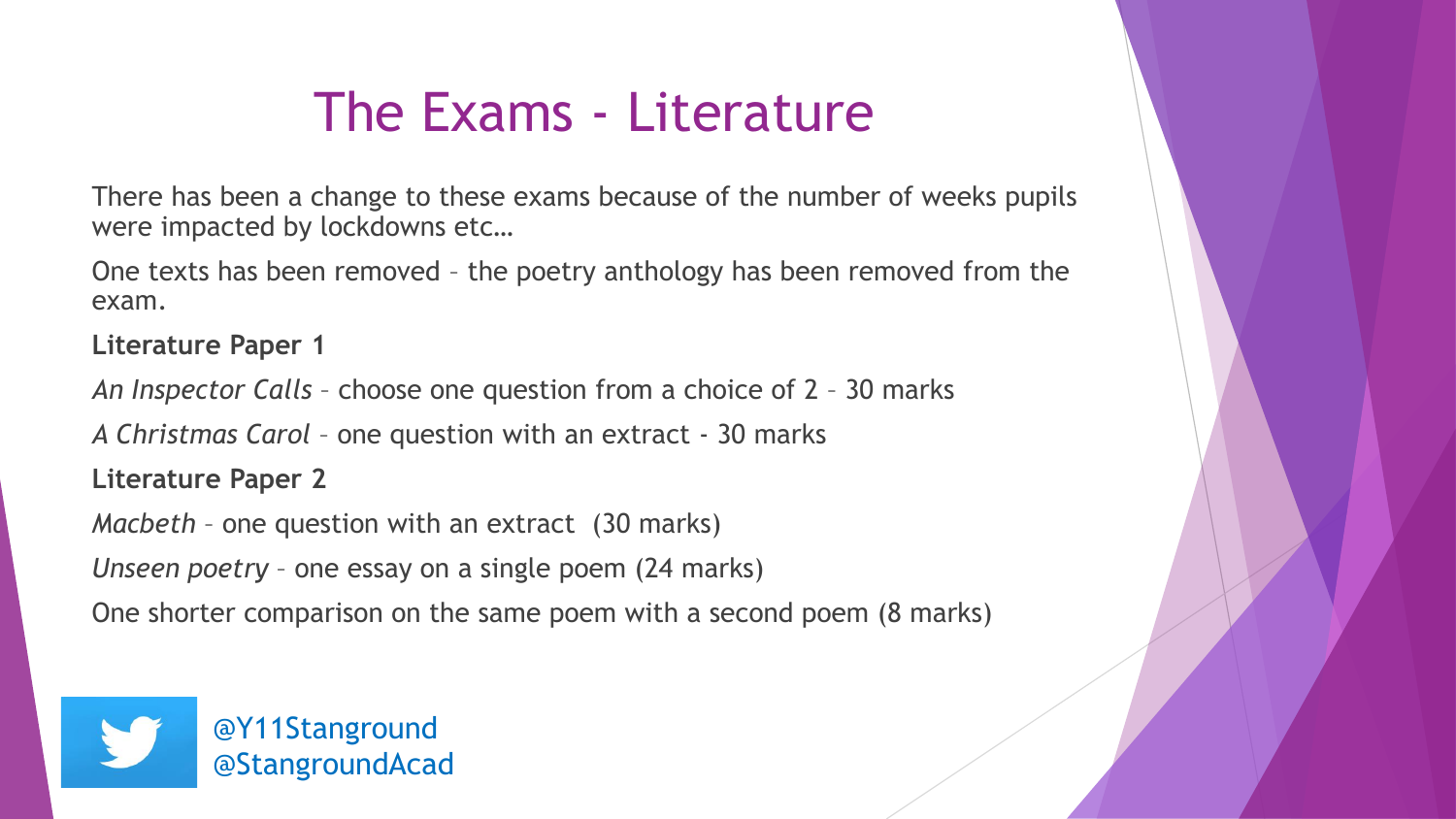Revision for the Mocks – where to go…

After school revision Monday and Thursday Check Teams for uploaded materials from class teacher

Spark Notes – excellent free resource for all of the literature texts we study

GCSE Pod – lots of 4-5 min podcasts on plot, character, themes

Maths and Physics Tutor – summaries and chararcter studies for all of out texts

GCSE KS4 Bitesize

Oak Academy – lots of lessons that talk pupils through language papers as well as literature



@Y11Stanground @StangroundAcad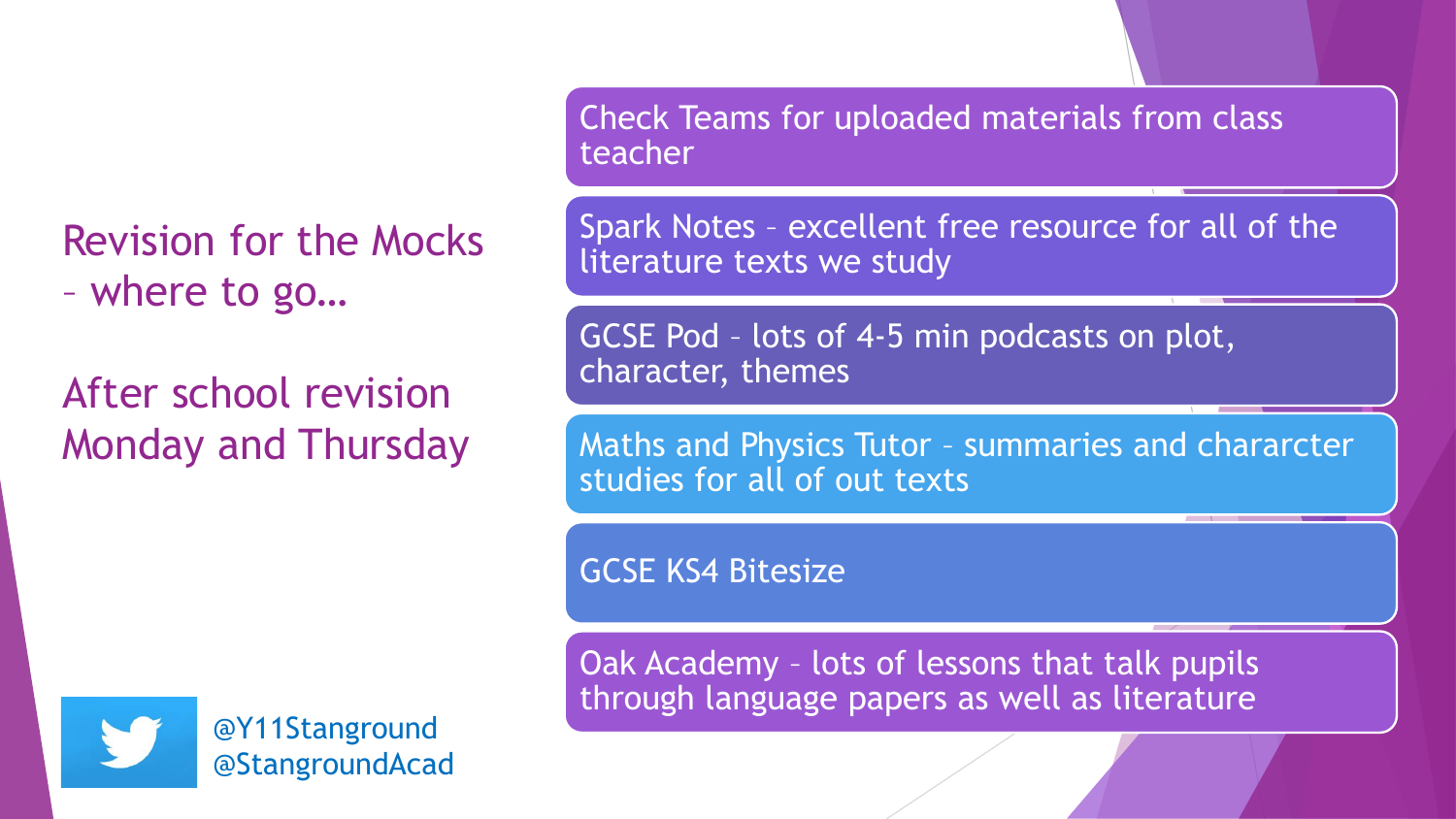#### How to Revise



"





Make notes on each character (what they do and say) and have 8-10 adjectives to describe them

Make a revision poster for key character with adjectives, quotations and what it implies.

Practise writing using the framework provided in class Quotation, zoom, connotations, reader TFI and writer's intentions.

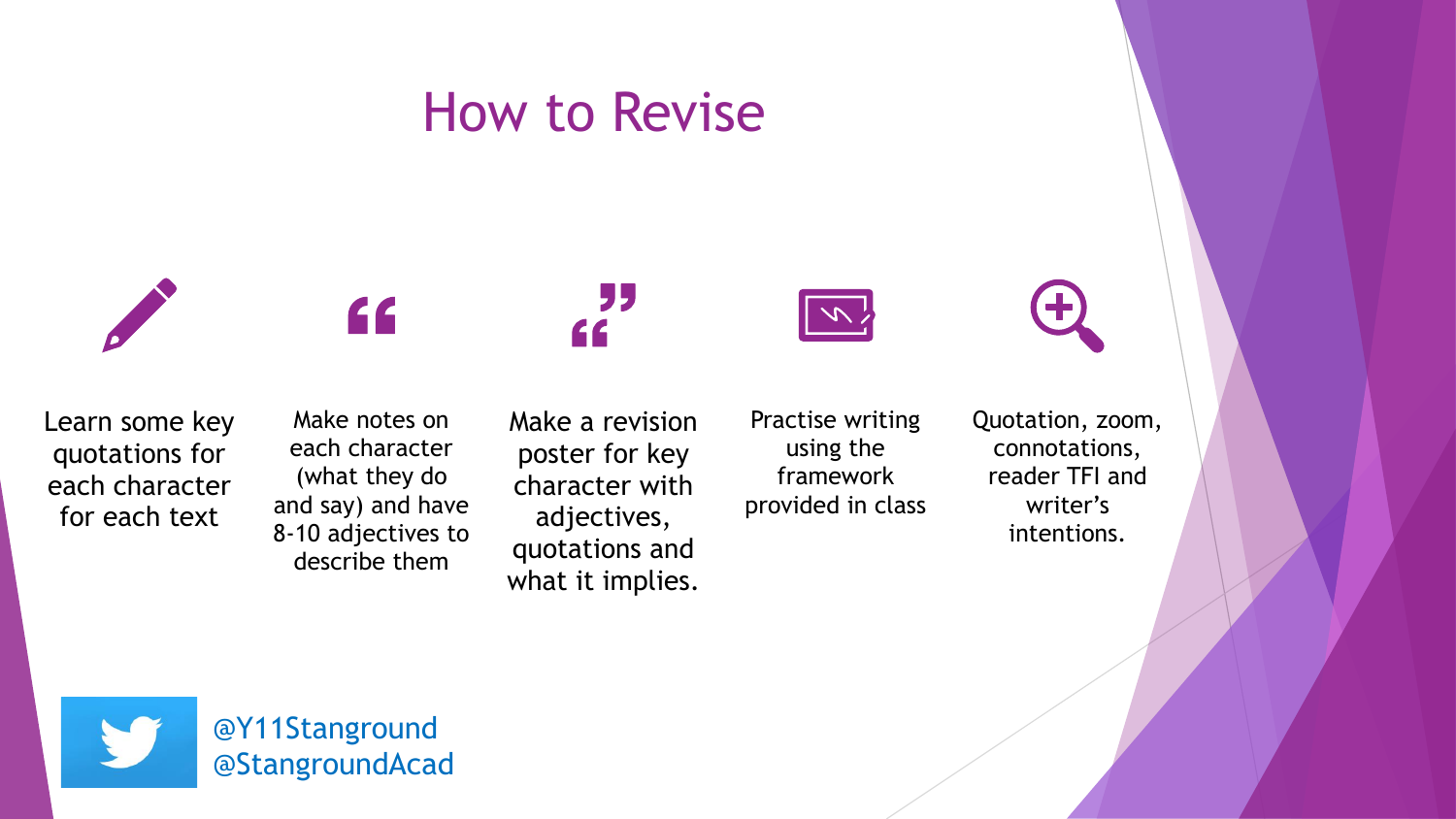# Mathematics and Statistics

Miss Harvey



@Y11Stanground @StangroundAcad

 $y_{2454}$  $+6.31447$  $\widehat{a^{\prime}+b^{\prime}}=$  $C(x, Y)$  $*$  $9351$ men =  $584.7n$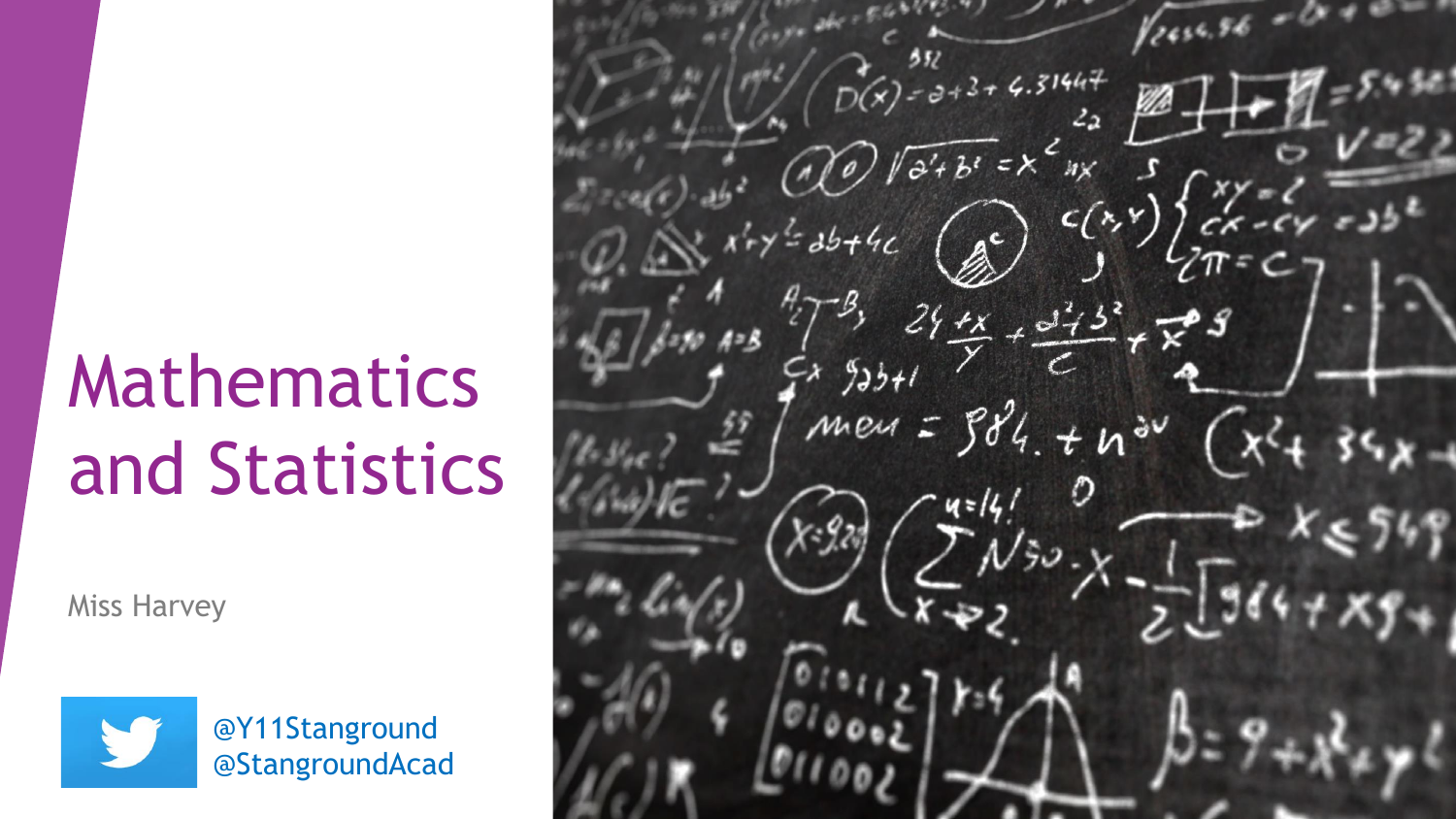## November PPE

Mathematics

Paper 1 Tuesday 2 November (Calculator)

Paper 2 Thursday 4 November

(Non-Calculator)

Paper 3 Monday 8 November (Calculator)

All papers are 1hour 30 minutes

9:30am with a 30 minute booster session prior to this.

> Examination Boards **Mathematics Statistics**



@Y11Stanground OCR Edexcel @StangroundAcad

**OCR** 

#### **Statistics**

Thursday 11 November (Calculator)

1 hour 30 minutes

9:30am with a 30 minute booster session prior to this.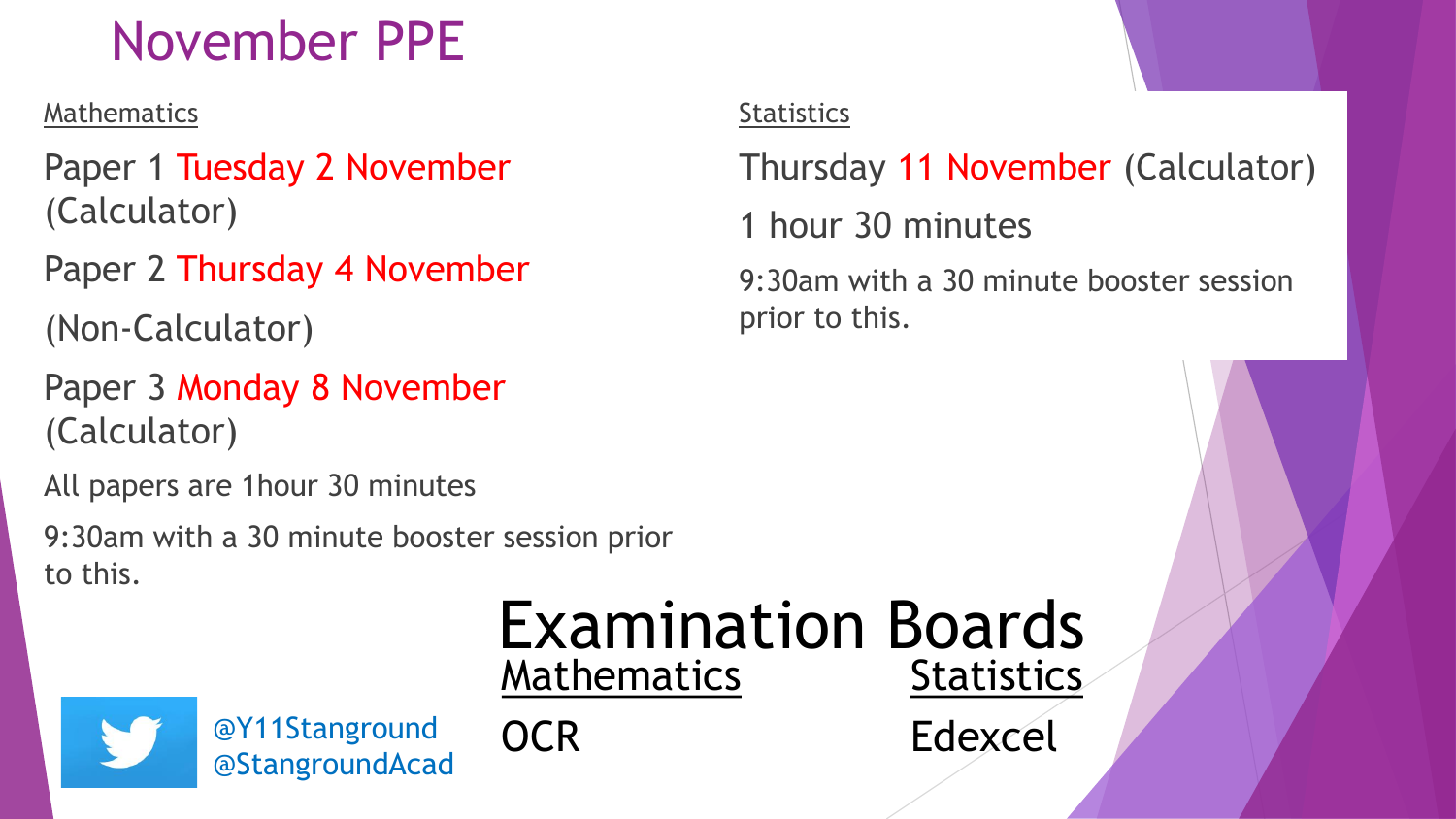#### Revision Resources

**Corbett Maths** 

**Maths genie** 

▶ Hegarty Maths







After school revision every Thursday from 3.15pm – 4pm

Past Paper Practice every Thursday from 4pm-4.45pm in B07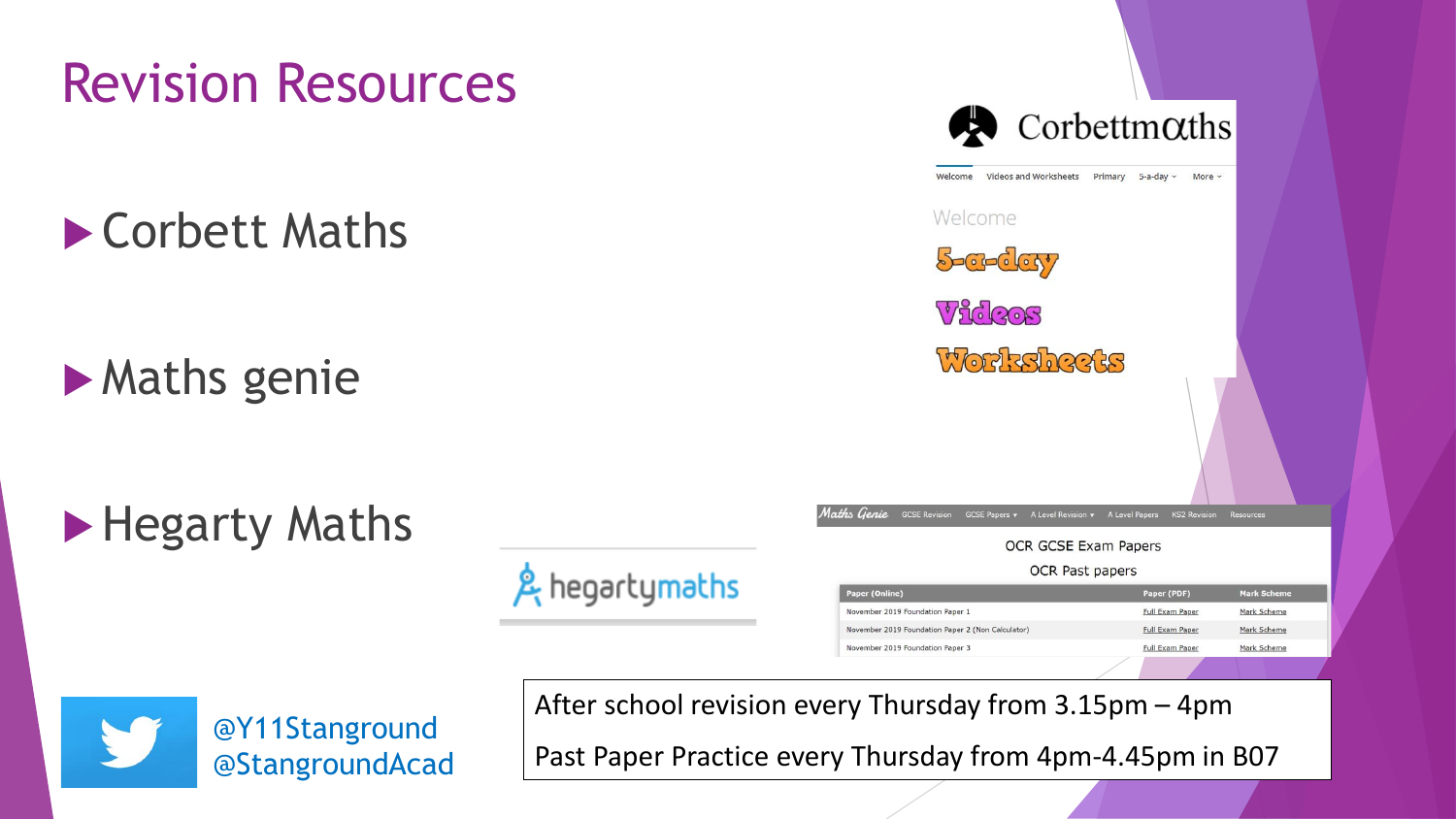# **Science**

Three papers (1hour 30mins 70marks) for the P.P.E. (a.k.a. mock exams)

- **Biology** Cell Biology, Organisation, Infection and response & Bioenergetics
- **Chemistry** Atomic structure, Bonding, Quantitative chemistry, Chemical changes & Energy changes
- **Physics** Energy, Electricity, Particle model of matter & Atomic structure

**Calculator** 

Answer every question

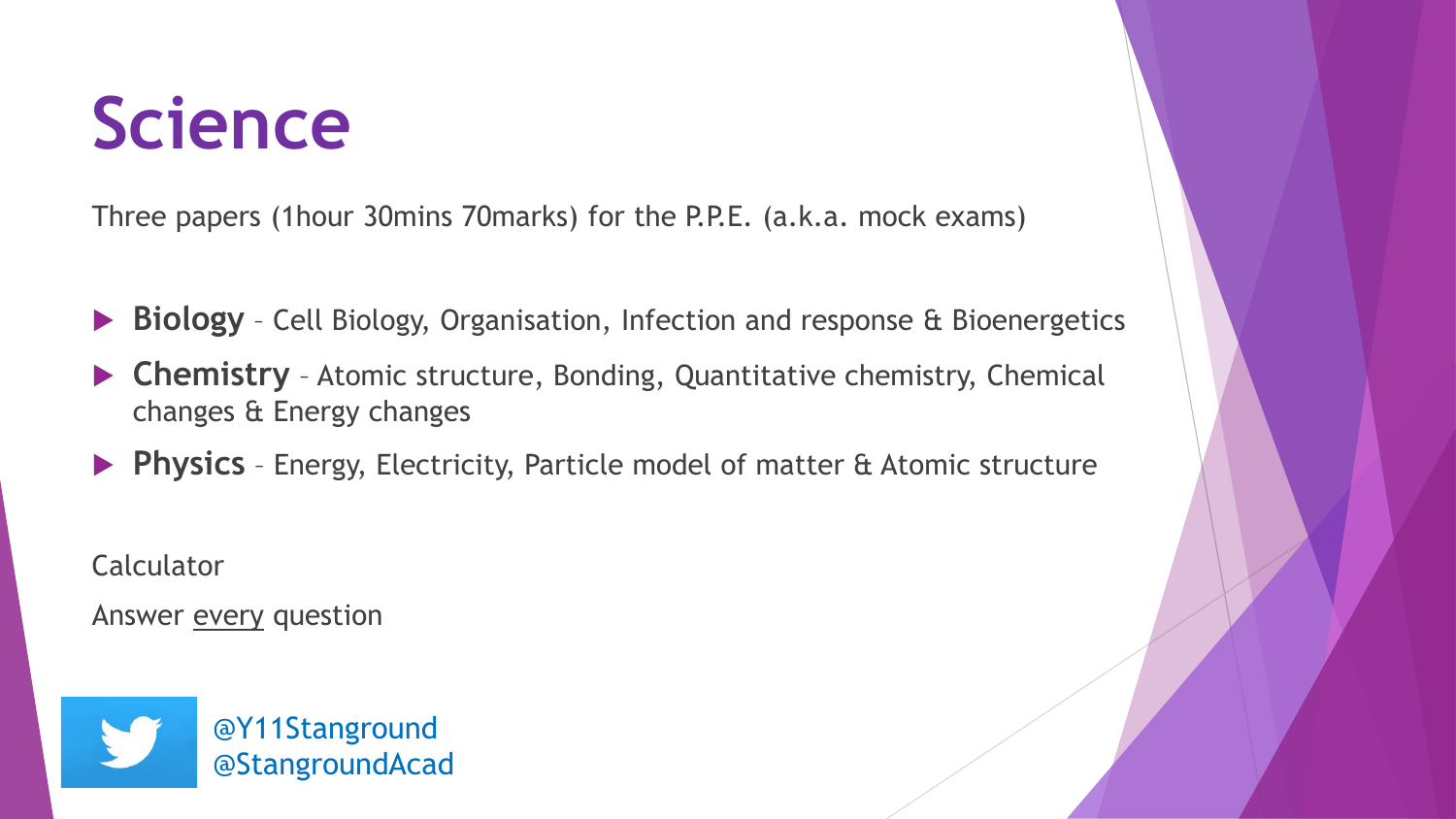### **Vocational Subjects Does your child study?**

**What has happened as a result of missed time due to the Covid-Lockdown?** 

Due to the lost curriculum time, we have been able to submit a TAG (teacher assessed grade) for some of the units of work

Students have now 'banked' coursework units. 'Banked' means the work has been sent to the examination board and they have gained a percentage of their final Level 2 course grade

- Your child has either 'banked' a completed unit(s) or have received a TAG based for some units on their evidence produced from previous units or classwork, collated over the duration of the course so far that is awarded based on the same assessment criteria.
- **This means the students need to ensure that the grade they receive for the final unit reflects their full potential, especially if they have received a TAG grade for previous units.** The security of these TAGs will depend on the outcomes of the submitted final unit.

**%= how much of the course has been 'banked'.** 

- Dance (67%)
- Drama (40%)
- $\blacktriangleright$  Music (40%)
- Health and Social Care (75%)
- Child Development (50%)
- Enterprise and Marketing (Business Studies) (75%)
- Sport Science (75%)
- Art and Design (67%)
- Food and Hospitality (40%)
- Creative iMedia or Interactive Media (ICT) (75%)
- Media (67%)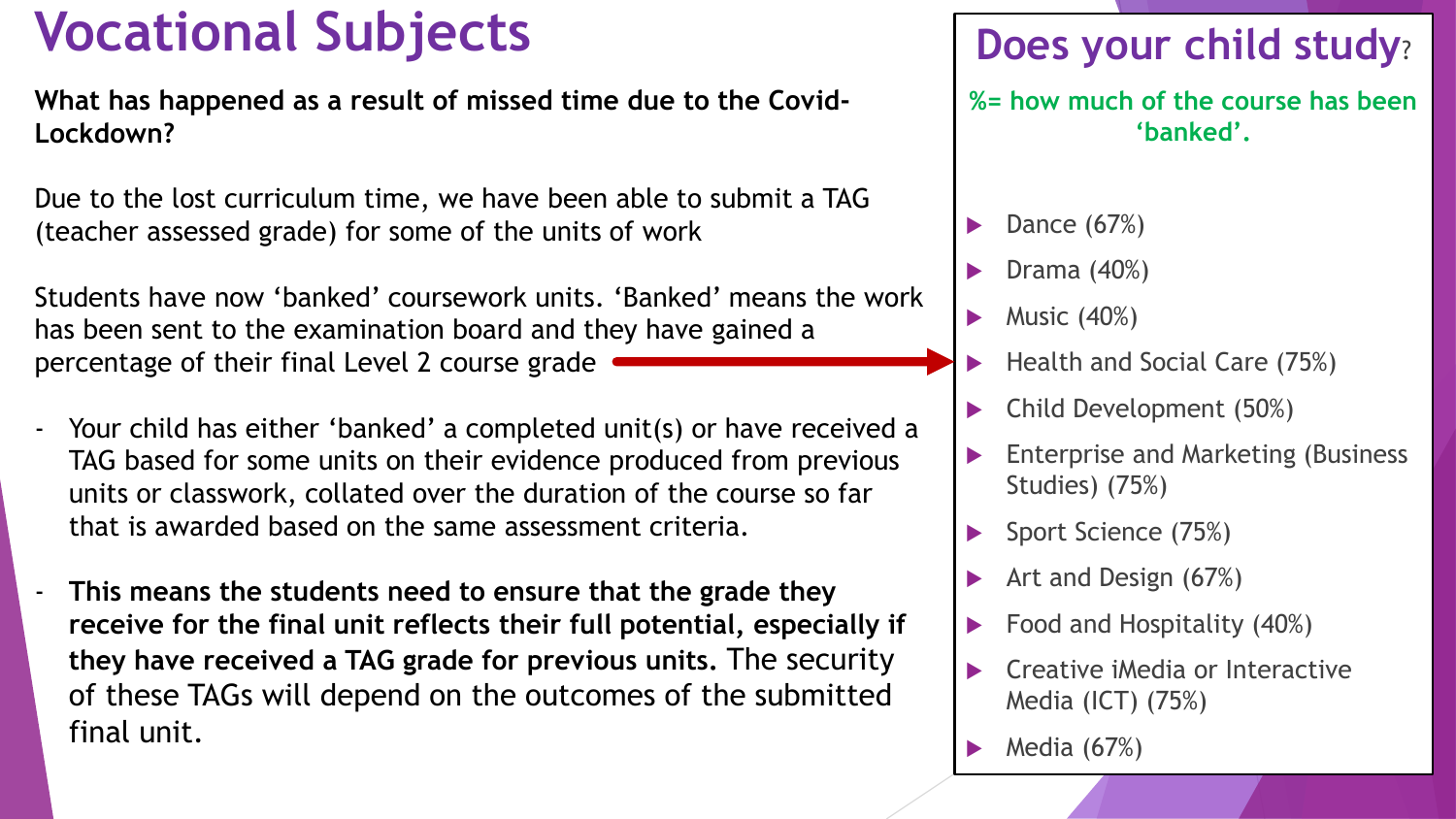#### How will the school support your child? - I Craig

- **Fluid planning**  Responsive to assessments
- **Quality first teaching**  Planning for Progress agenda
- **School to school support**  Subject networking groups
- **MAD program (Making A Difference)**  After school revision
- **Saturday school 3 x expert tutors from <b>WIMPRESS**
- **National Tutoring program** Subsidised small group tutoring
- **Year 11 conference days**  Motivation & study skills workshops
- **Tiers of entry**  Foundation vs Higher paper
- **Year 11 revision Hub**  Dedicated space for revision
- **PPE Booster program** Pre-exam revision sessions
- **House system**  HOH, Tutor, SLT link

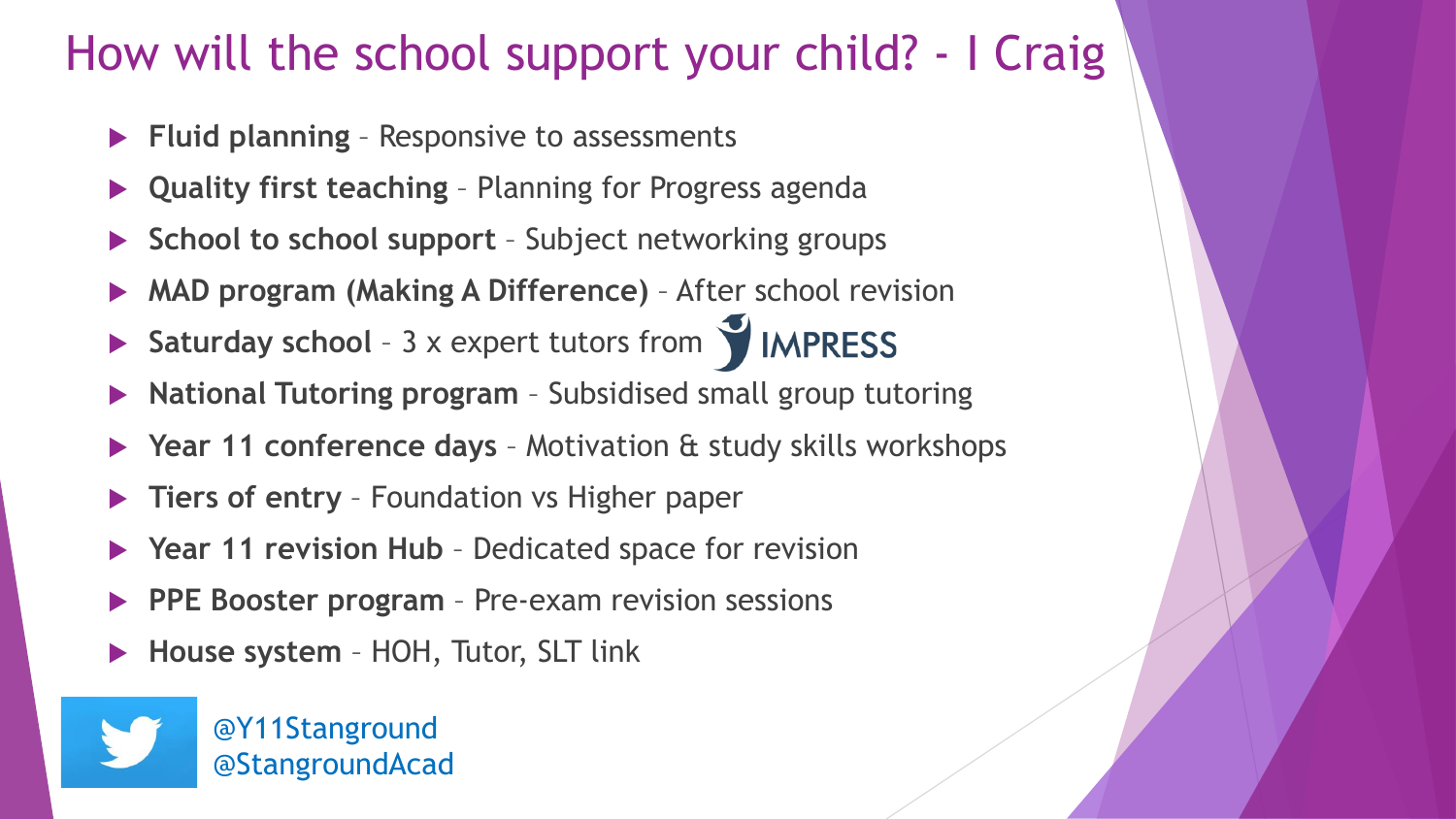#### MAD timetable - I Craig

YEAR 11 - MAD (after school revision) timetable

#### Autumn term 2021



|                          | Monday                                                                                                                                                                                                                                  | Tuesday                                                                                               | Wednesday                                                                                                                                                                                                                                                                                                              | Thursday                                                                                                                                                                                                                                                                | Friday                |
|--------------------------|-----------------------------------------------------------------------------------------------------------------------------------------------------------------------------------------------------------------------------------------|-------------------------------------------------------------------------------------------------------|------------------------------------------------------------------------------------------------------------------------------------------------------------------------------------------------------------------------------------------------------------------------------------------------------------------------|-------------------------------------------------------------------------------------------------------------------------------------------------------------------------------------------------------------------------------------------------------------------------|-----------------------|
| Lunch<br>$(1:15-1:55pm)$ |                                                                                                                                                                                                                                         | Sociology - H Aktar, CO7<br>Dance in c38 with AHU<br>Sport Science (PE staff)<br>PE1 (upstairs in PE) |                                                                                                                                                                                                                                                                                                                        | Dance in c38 with AHU<br><b>Enterprise &amp; Marketing B65</b><br>HNI/SGI<br>Health & Social Care B66 JKI                                                                                                                                                               |                       |
| After school<br>(3-4pm)  | English - Macbeth revision<br><b>G.Walsh.</b><br>English - An Inspector Calls<br>revision<br><b>KAREGUE</b><br>Geography - T Landridge<br>C08 & L Noble C11<br>Media - B40/JKA - 10C<br>Y13 A-Level Chemistry<br>(Inorganic)<br>SMO-C27 | <b>Science Triple</b><br>$SMO - CO3$                                                                  | <b>Biology Foundation</b><br>$DWA - C22$<br><b>Biology Higher</b><br>$MDO - C47$<br><b>Chemistry Foundation</b><br>$AFO - CO2$<br><b>Chemistry Higher</b><br>$SMO - CO3$<br><b>Physics Foundation</b><br>$ICR - CO1$<br><b>Physics Higher</b><br>$JHI - C62$<br>Y13 A-Level Chemistry<br>(Organic)<br><b>AST - C27</b> | English - Language focus<br>B.Burgess, A22<br>History - C Abrahams C49<br>Maths (3.15 - 4.00)<br>11Y/Ma1 JHV B7<br>11Y/Ma2 JDO B20<br>11Y/Ma3 KSA B22<br>11Y/Ma4 CHE B32<br>11X/Ma1 GFO B62<br>11X/Ma2 DBA B31<br>11X/Ma3 SKS B21<br>11X/Ma4 DFU B57<br>11X/Ma5 SWA B26 | History - H Marsh C06 |
| After school<br>(4-5pm)  |                                                                                                                                                                                                                                         |                                                                                                       |                                                                                                                                                                                                                                                                                                                        | Maths (4.00 - 4.45)<br>Past paper practice JHV B7<br><b>NCFE Interactive Media with</b><br>SWI B04<br>Media - B40/JKA - 10A                                                                                                                                             |                       |



@Y11Stanground @StangroundAcad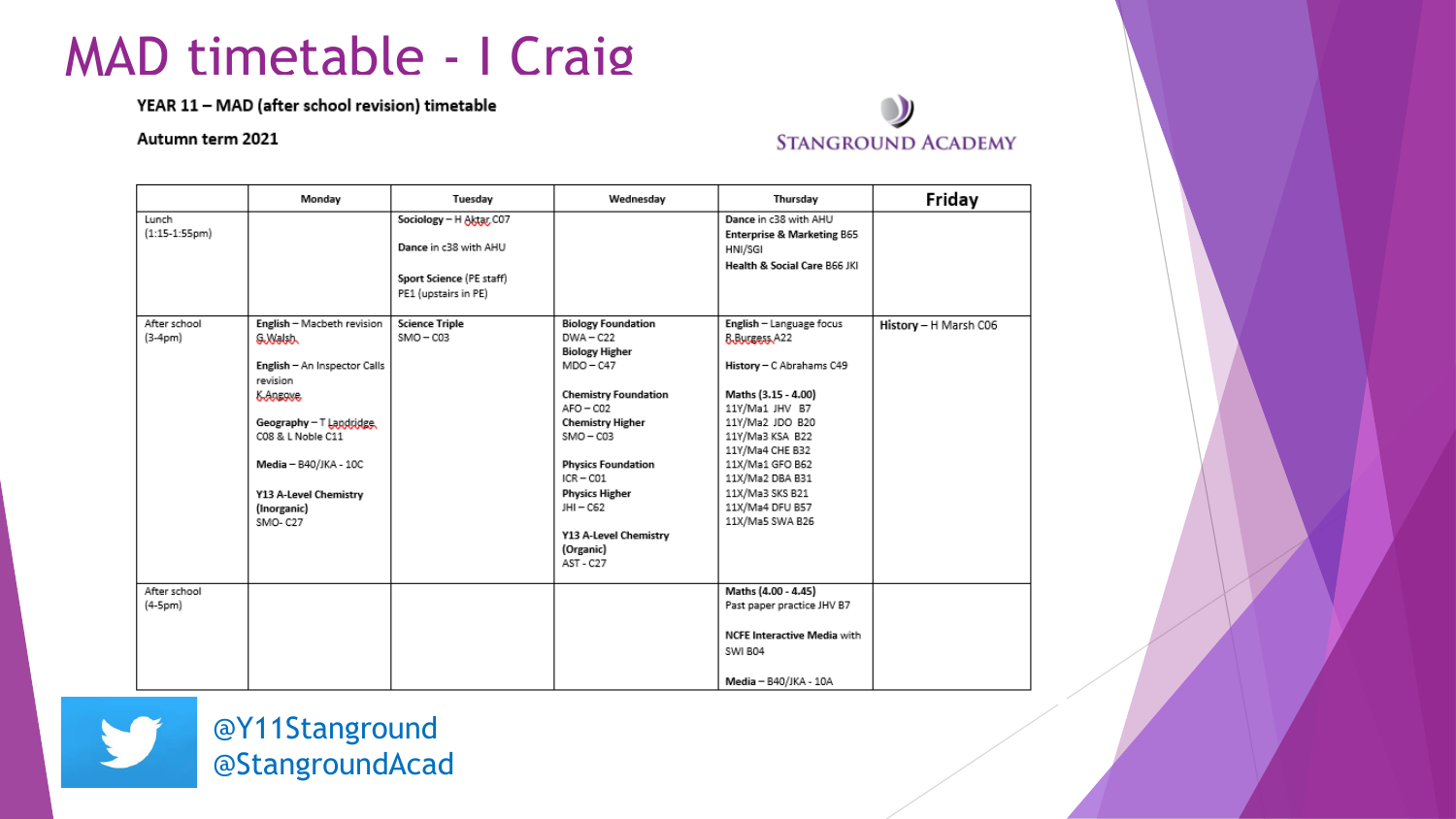#### How can you support your child? - I Craig

- **A place and time to study**
- **Keep them 'fed and watered'**
- **Keep informed**  PPE timetable, exam boards, specifications…..
- **Help create a study timetable**  mix it up!
- **Be positive**
- **Ensure they make the most of this opportunity**
- **PiXL Parent pamphlets**



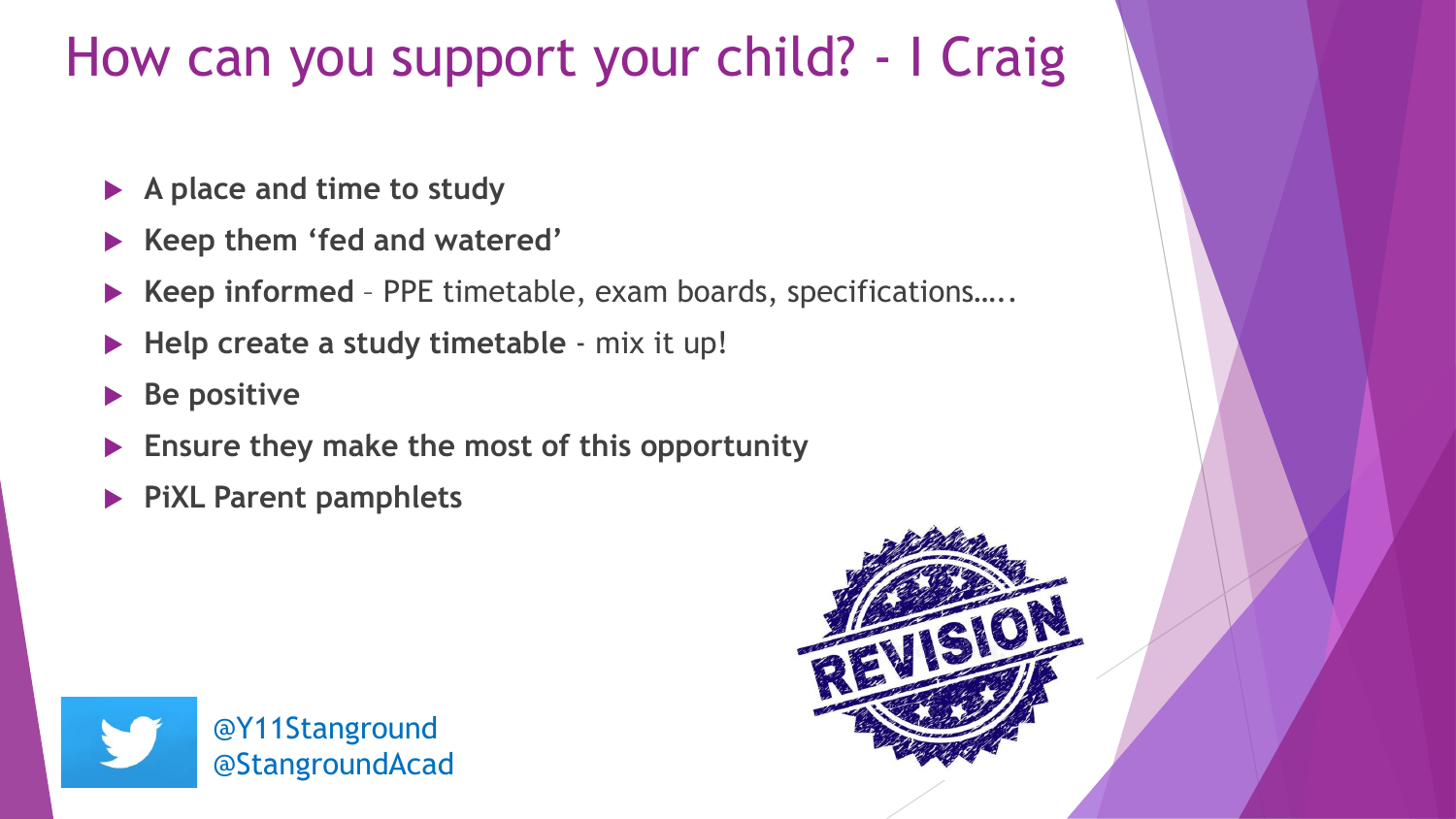#### Fantastic resources - I Craig















cludes Free Online Edition

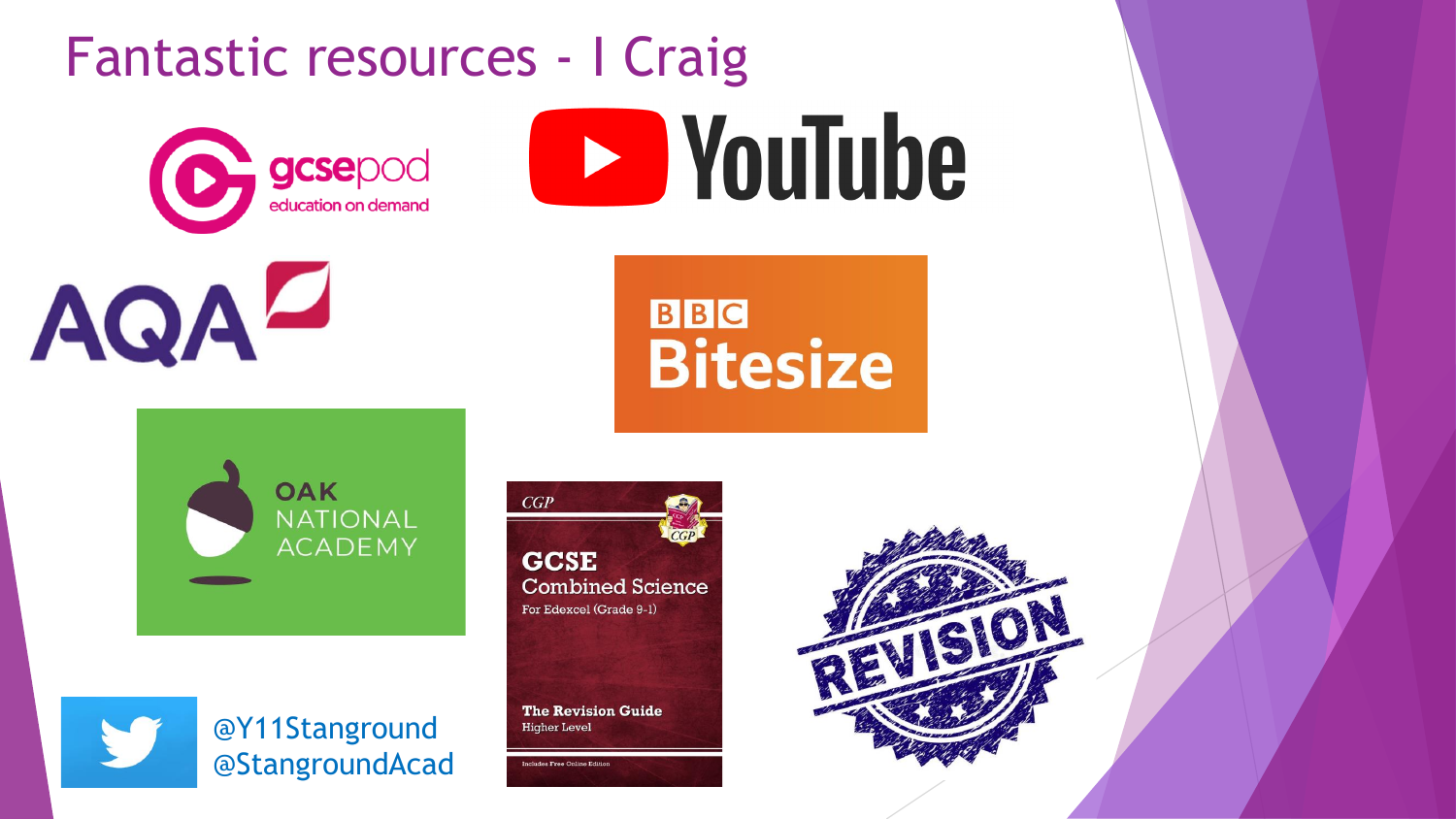#### Key Contacts

Please contact your child's subject teachers and form tutor in the first instance

initialsurname@stangroundacademy.org

| <b>Staff</b> | <b>Position</b>            | Email                          |  |
|--------------|----------------------------|--------------------------------|--|
| I Craig      | Senior Assistant Principal | icraig@stangroundacademy.org   |  |
| L Hedges     | Senior Deputy Principal    | lhedges@stangroundacademy.org  |  |
| K Ainslie    | Deputy Principal           | kainslie@stangroundacademy.org |  |
| M Tee        | Senior Assistant Principal | mtee@stangroundacademy.org     |  |
| D Fundira    | Senior Assistant Principal | icraig@stangroundacademy.org   |  |
| R Burney     | <b>HAP</b> coordinator     | rburney@stangroundacademy.org  |  |
| A Godzisz    | <b>PP Coordinator</b>      | agodzisz@stangroundacademy.org |  |